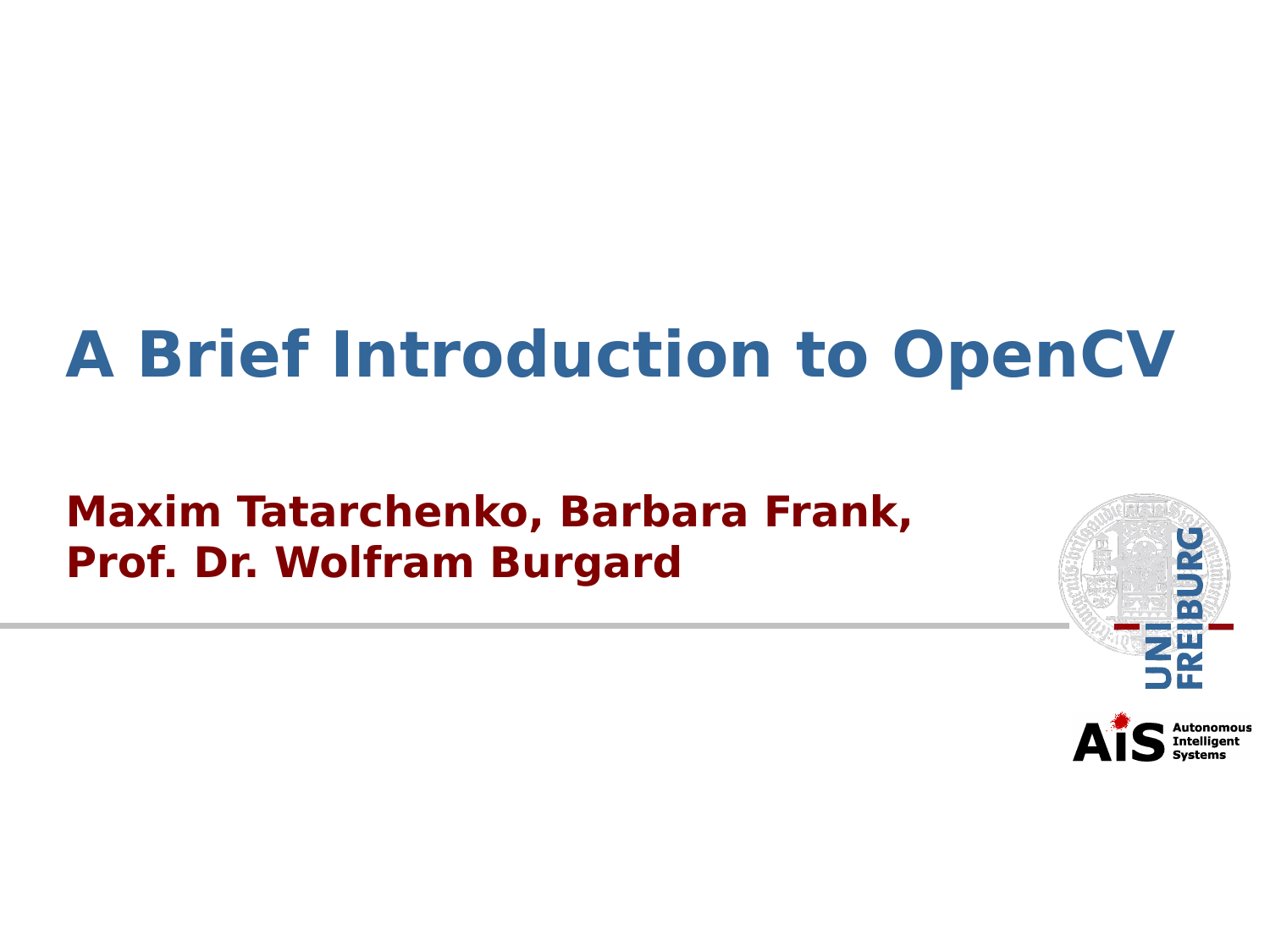### **Overview**

- **Open-source library that implements** common computer vision algorithms
- Segmentation, face recognition, 3D reconstruction and many more

 Written in C++ (Python, Java, Matlab C#, Perl interfaces available)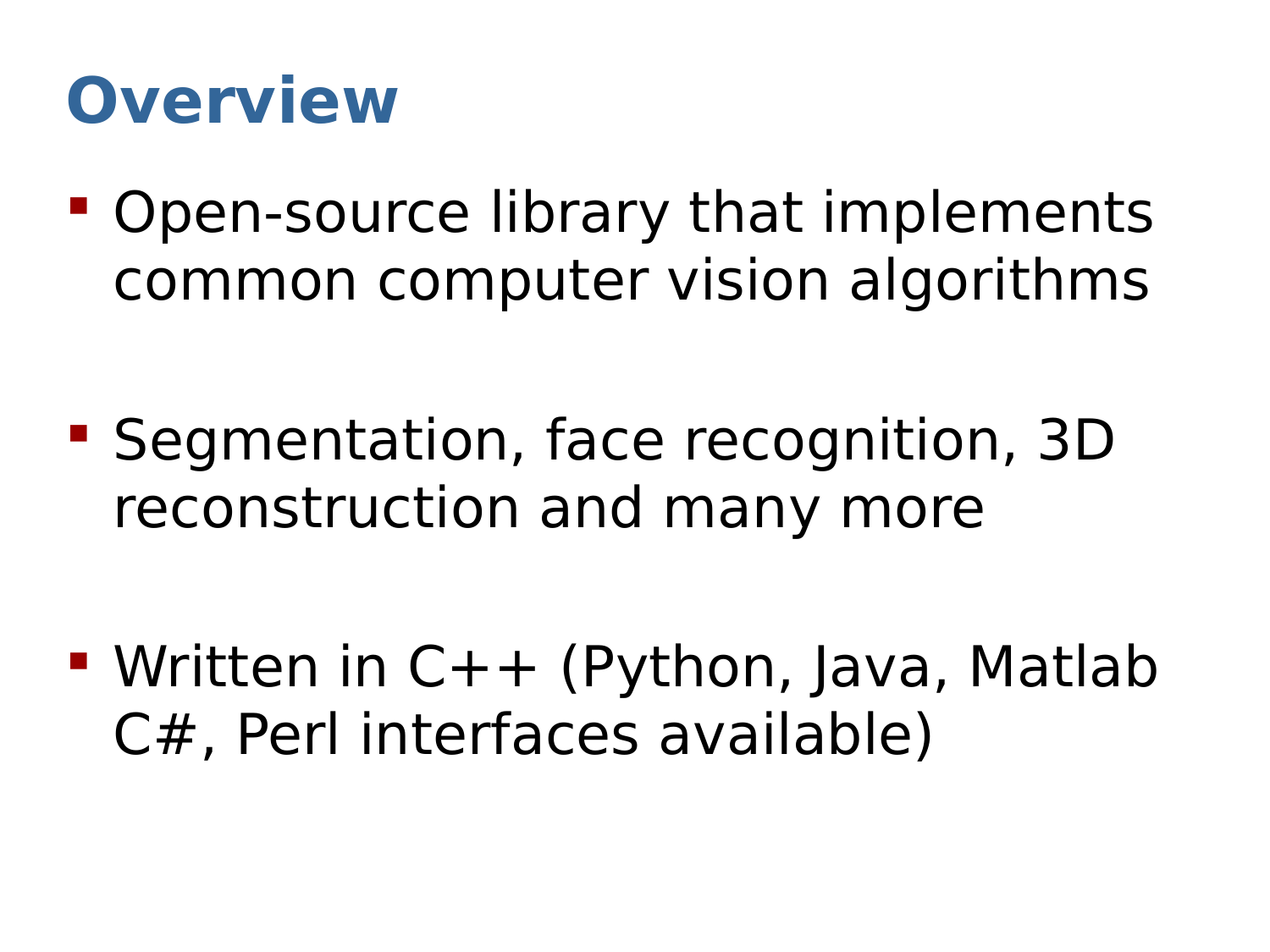# **Installation**

 Download (recommended version 2.4.10) <http://opencv.org/downloads.html>

#### **I**nstall

http://docs.opencv.org/doc/tutorials/introduction/table of con tent introduction/table of content introduction.html

#### Cheatsheet

[http://docs.opencv.org/opencv\\_cheatsheet.pdf](http://docs.opencv.org/opencv_cheatsheet.pdf)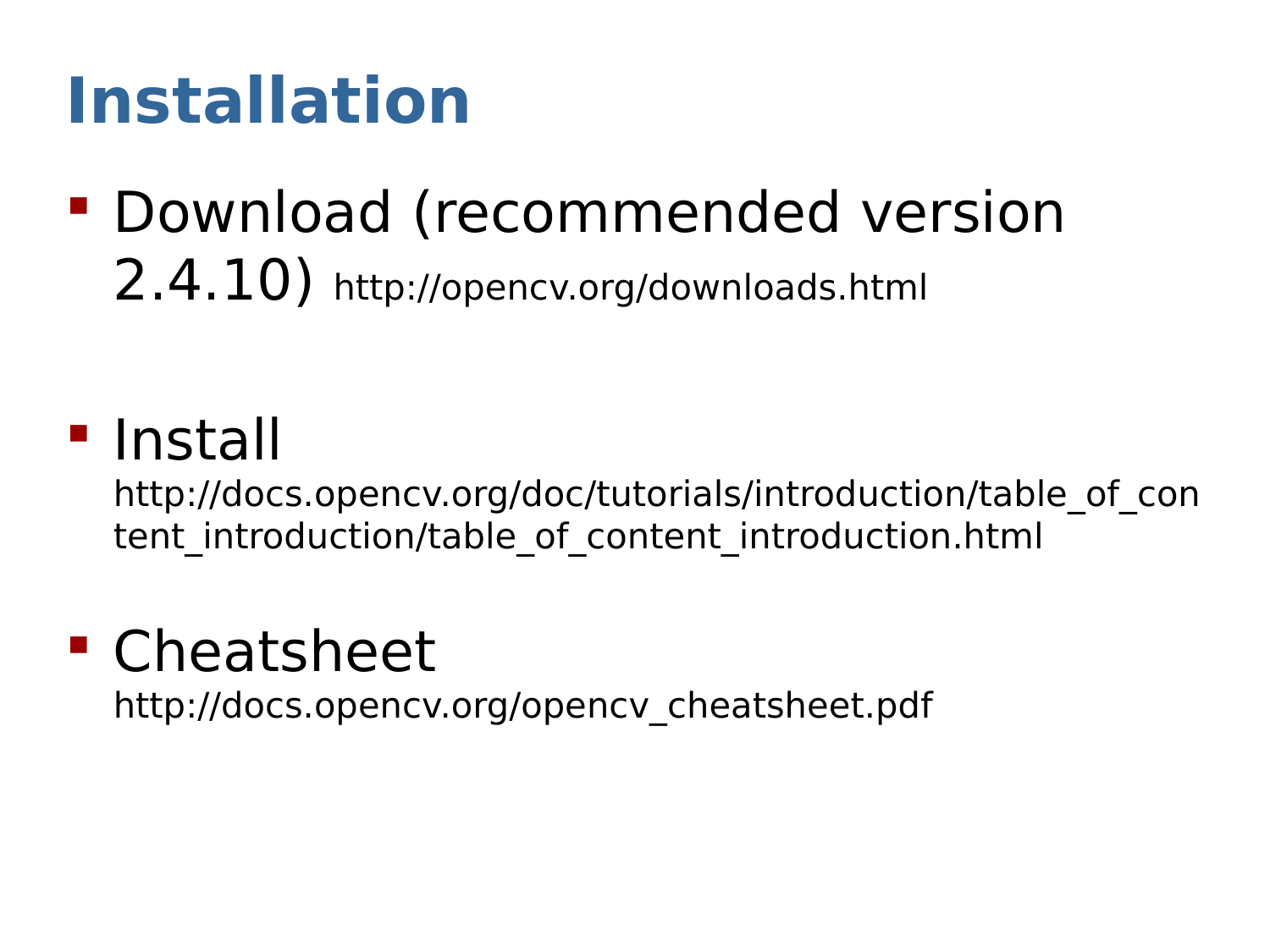# **Modules**

- **core** basic data structures, common functions
- **Fimgproc** general image processing (filtering, geometrical transformations)
- **features2d** feature detectors, descriptors, matching algorithms
- **objdetect** detection of objects and instances (faces, people etc.)
- **highgui** simple UI functions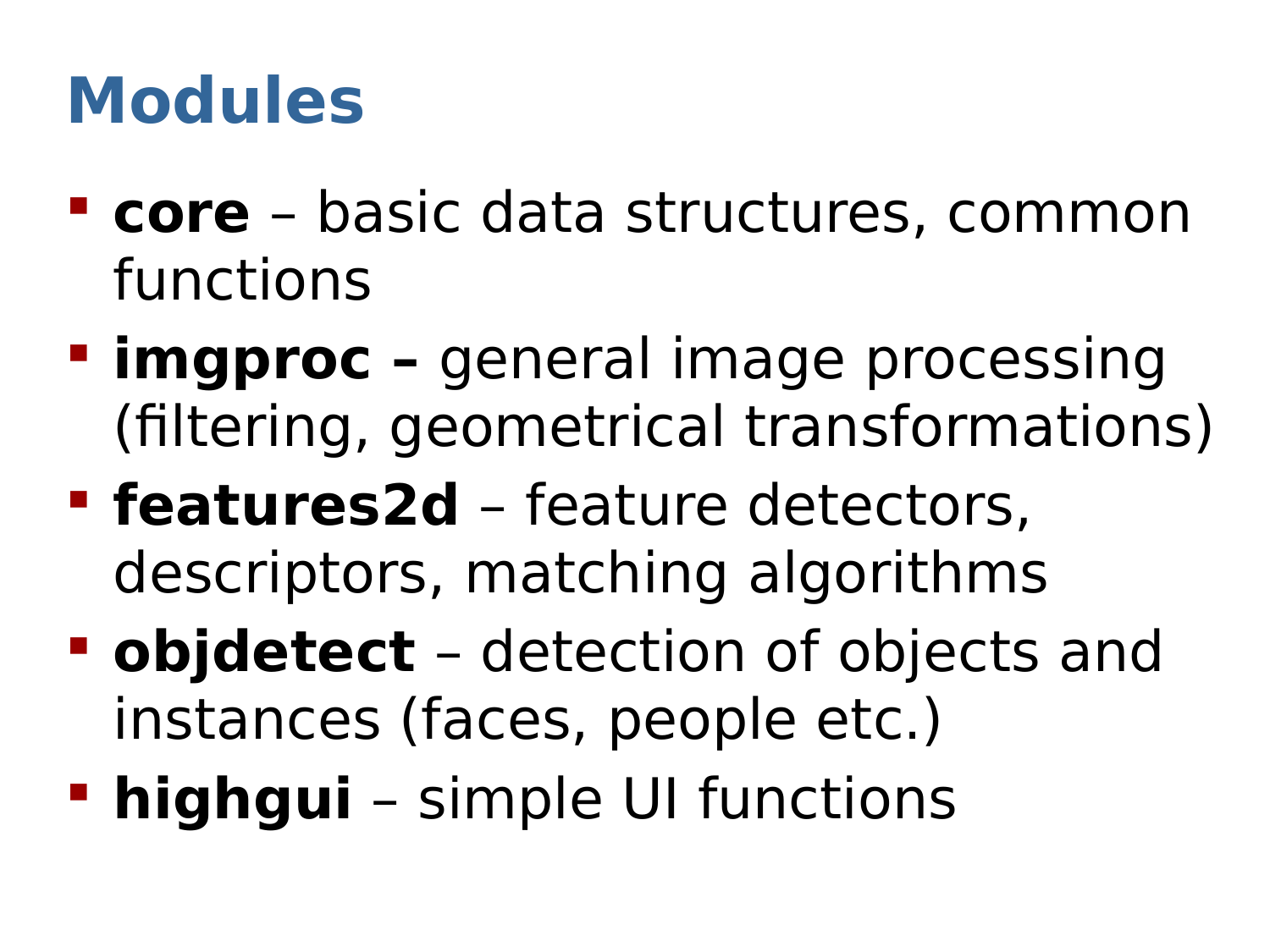

Basic n-dimensional array (**Mat**)



- Short numerical vectors (**Vec**, **Scalar**)
- Simple drawing functions (**line**, **circle**, **ellipse**)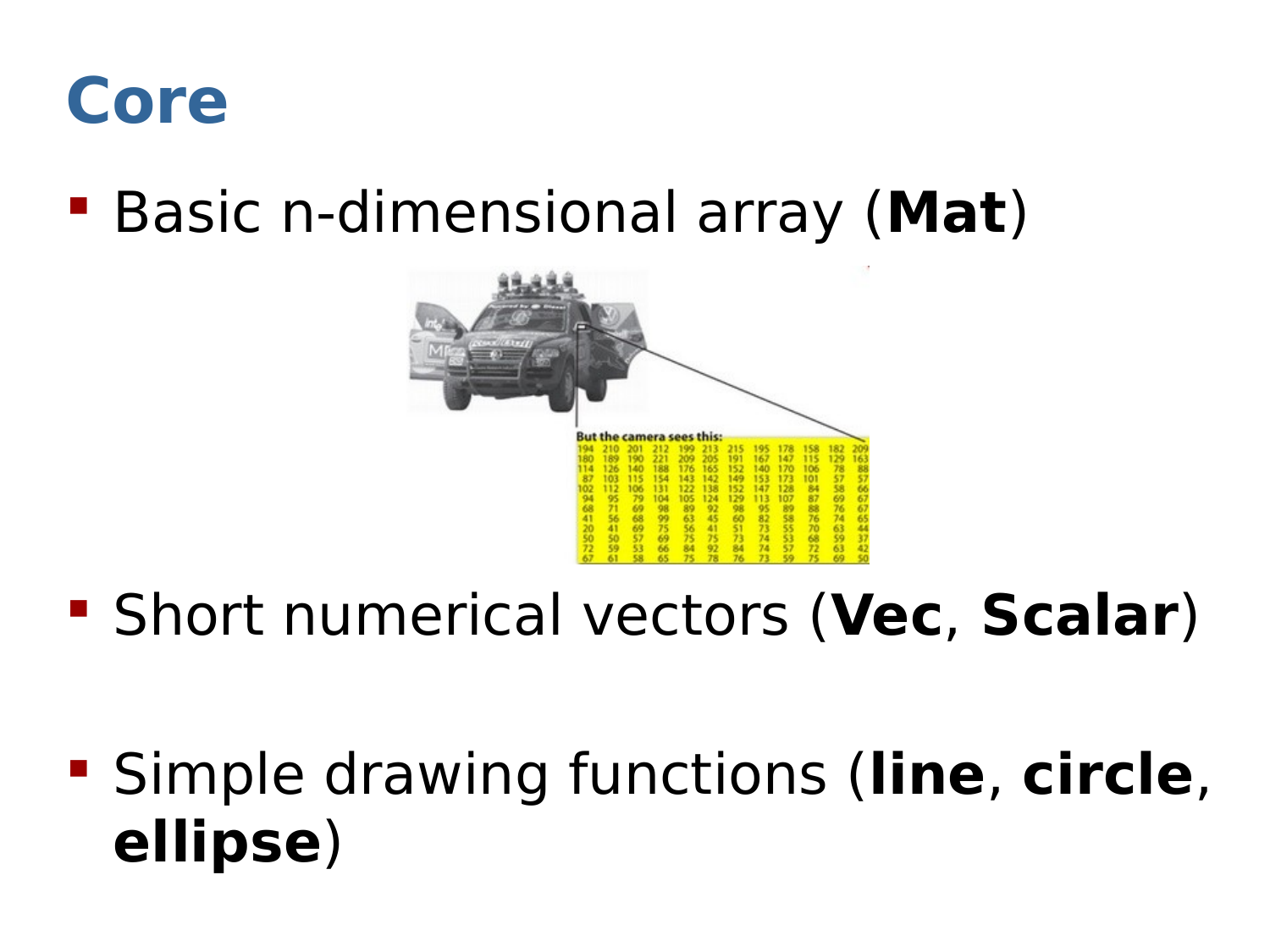# **Highgui**

- **I/O functionality for images/videos** (**imread**, **imwrite**)
- **Simple windows to display content** (**namedWindow**, **imshow, waitkey**)
- **Trackbars for quick debugging** (**createTrackbar**)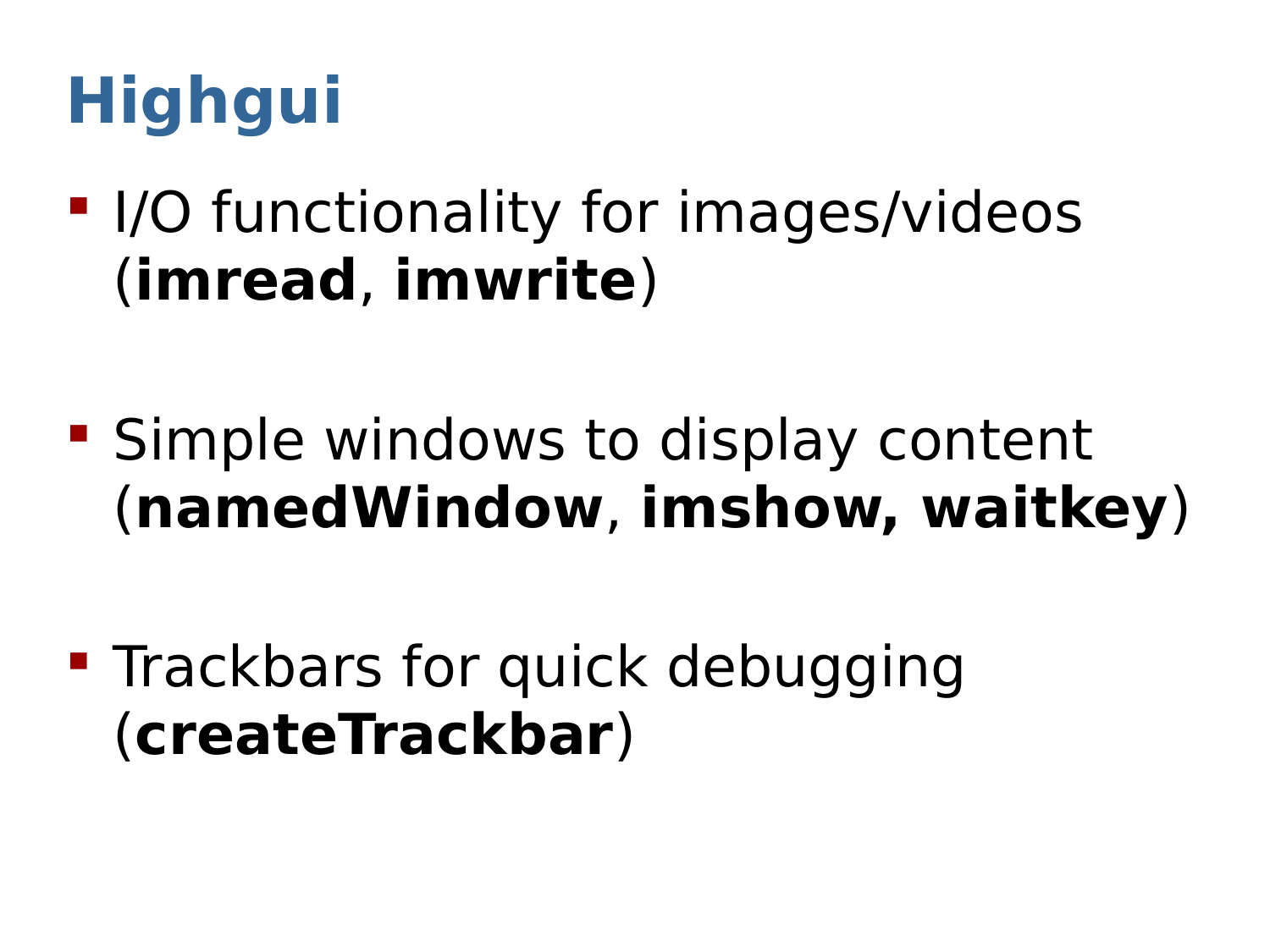#### **Imgproc**

- Change image color space (**cvtColor**)
- **Filters to reduce image noise and** remove fine details (**blur**, **GaussianBlur**)
- **Basic geometry extraction** (**cornerHarris**, **Canny**, **HoughLines**)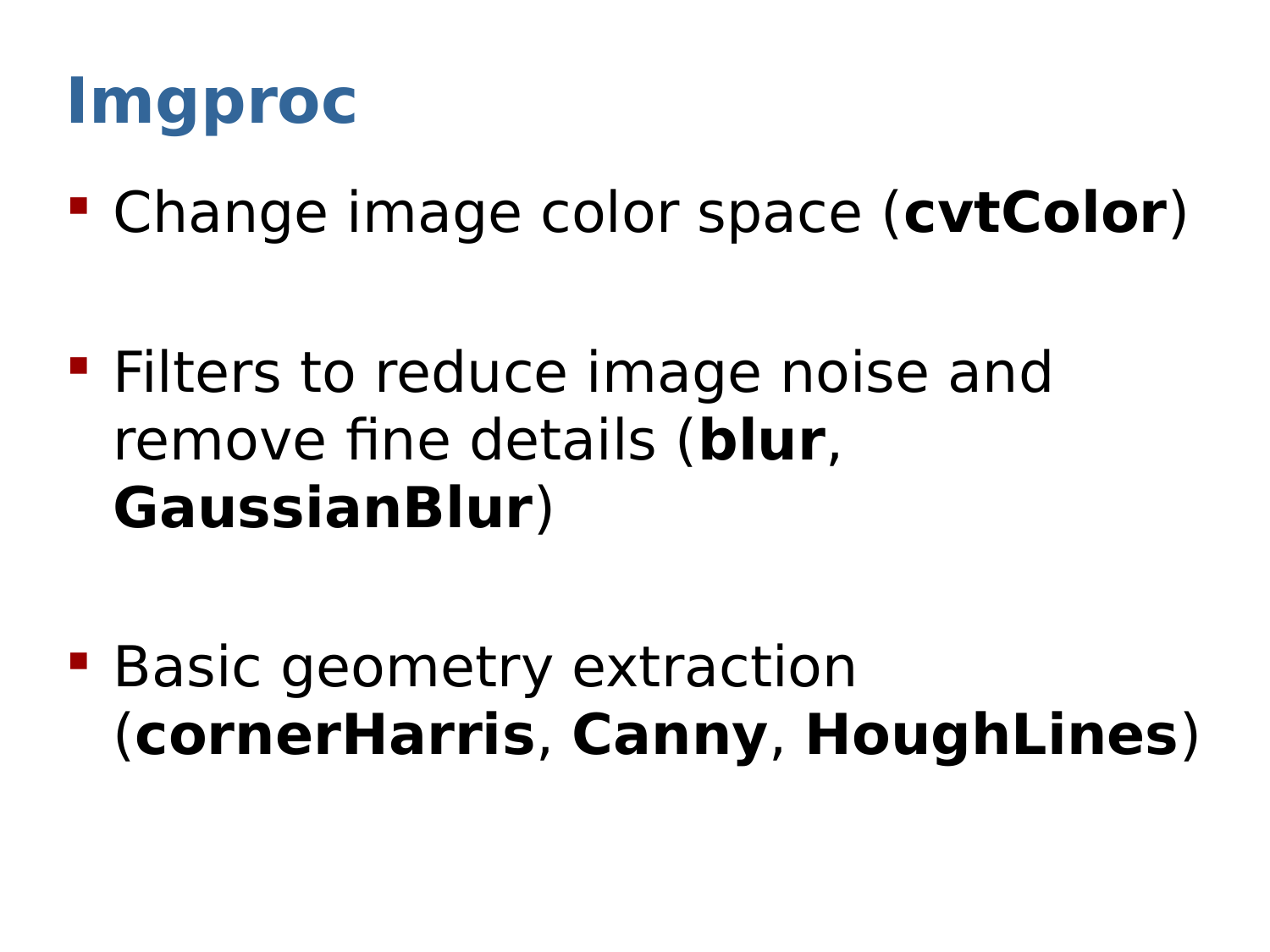# **Example 1: Gaussian smoothing**

- **Smoothing is often used for noise** removal
- **Input image**  $F$
- $\blacksquare$  Output image  $G$

| 273 |   | 4  | 7  | 4  |   |
|-----|---|----|----|----|---|
|     | 4 | 16 | 26 | 16 | 4 |
|     | 7 | 26 | 41 | 26 | 7 |
|     | 4 | 16 | 26 | 16 | 4 |
|     |   | 4  | 7  | 4  |   |

For each pixel  $(i, j)$  and kernel  $h$ 

 $G(i, j) = \sum_{k,l} F(i + k, j + l)h(k, l)$ 

Gaussian kernel

$$
h(k,l) = \frac{1}{2\pi\sigma^2} \exp(\frac{-k^2}{2\sigma^2} + \frac{-l^2}{2\sigma^2})
$$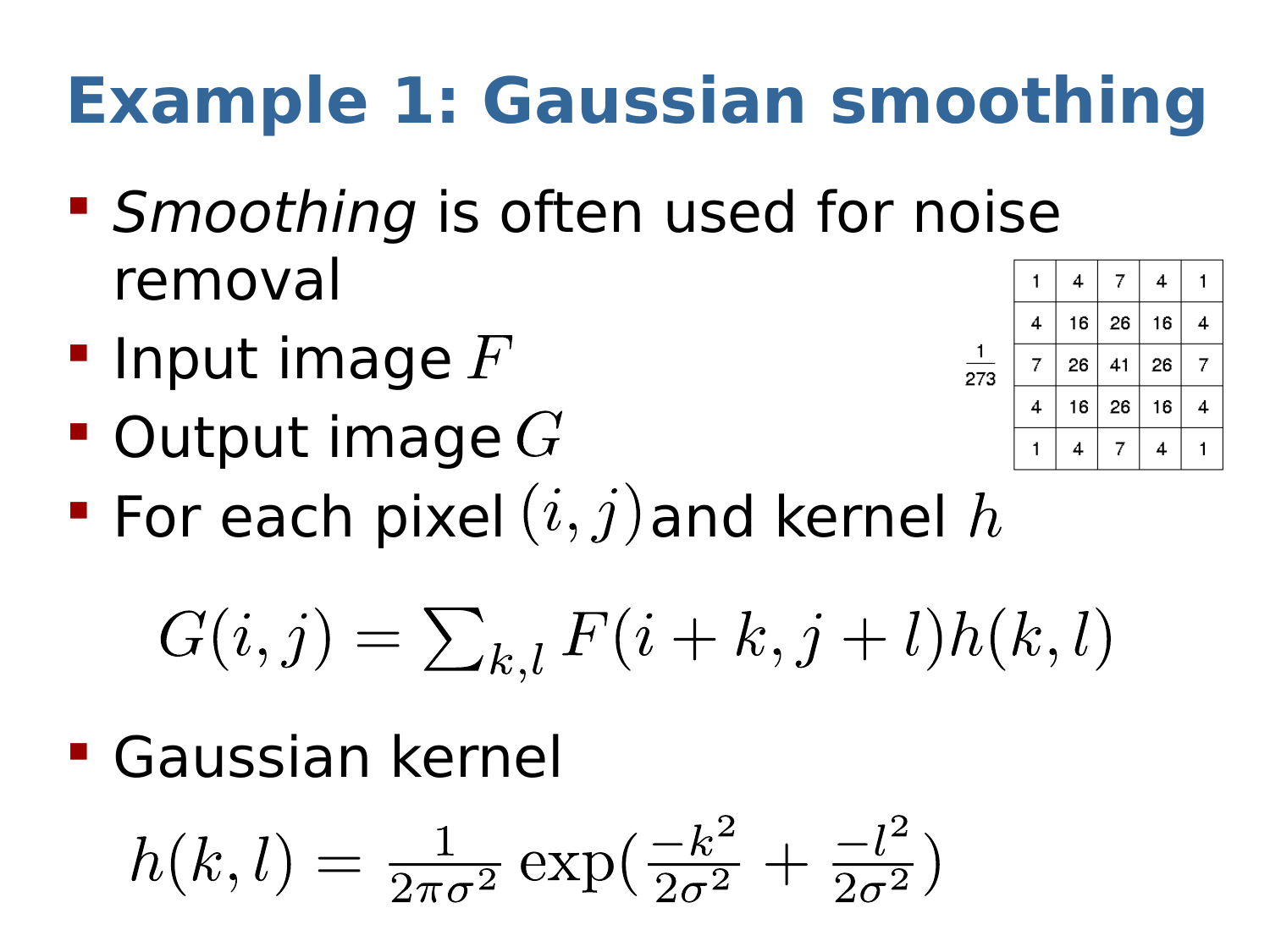# **Example 2: Face detection**

- **Scan input image at different scales** with a sliding window of a fixed size
- Classify each window with a pretrained classifier